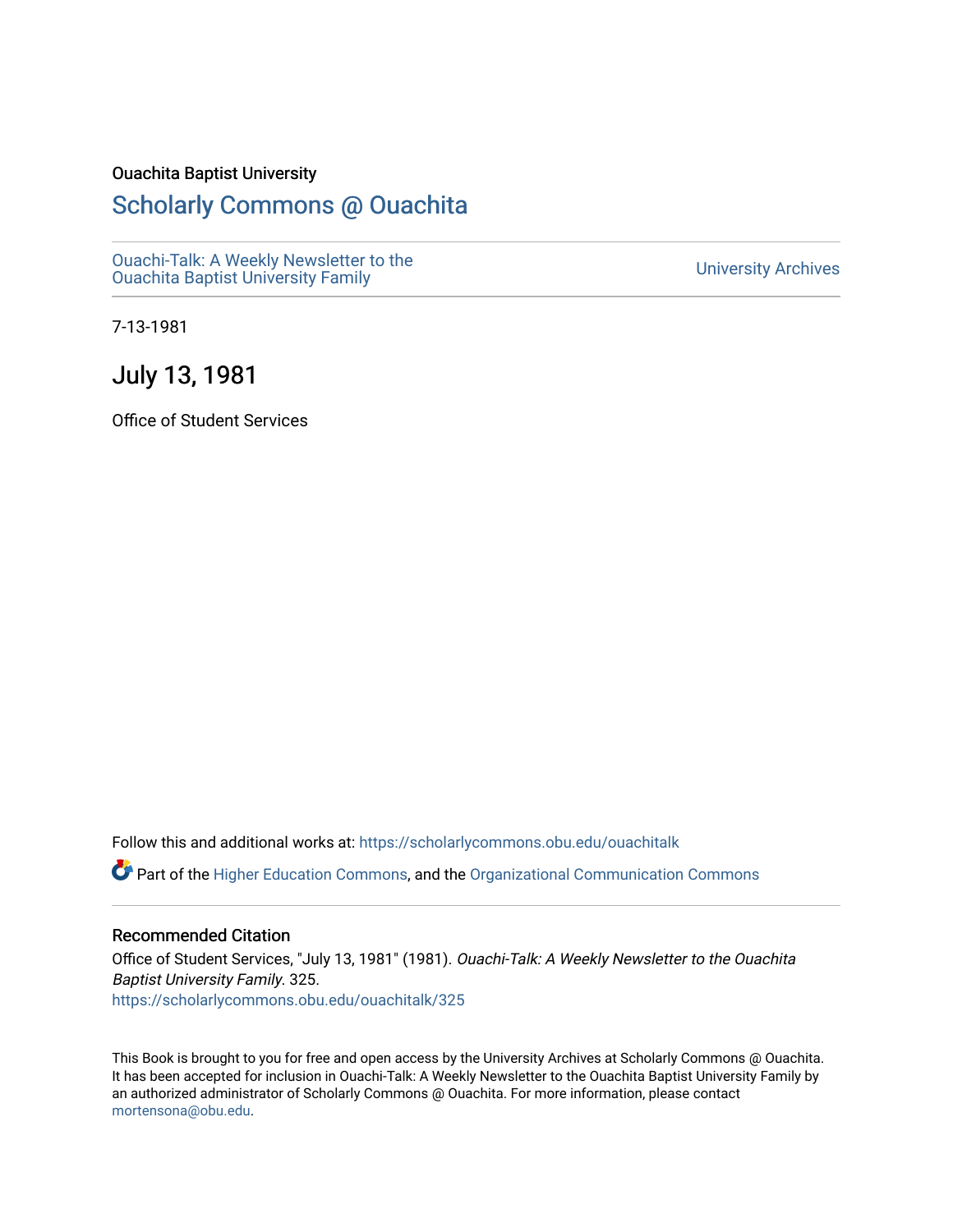

July 13, 1981



Dear Ouachitonian,

In a few weeks the summer will be history, and you will be packing your car to come to Arkadelphia. Many of our students have already returned for a "summer visit" to the campus.

Dr. Grant's summer letter will be mailed in a few days, and it will share many activities and experiences of some of our students during the last two months. Let me just hint that things are really looking good around the campus--a new parking lot at O.C. Bailey, a complete remodeling for Daniel, new rooms opened in the lower floor of Blake, new furniture has been ordered for Cone Bottoms , <sup>e</sup> tc, All of us are excited about the fall, and are looking forward to having another fine freshman class .

There may be a few rooms in the men's dorms that will be three-to-the-room, but as usual, we think that these will be changed shortly after everyone gets settled into the dorms .

The SUMMER EDTTION is an attempt to answer some of your questions about the fall. I hope that you will read it thoroughly.

Have a good "remainder" of the summer, and we shall look forward to seeing you in a few weeks.

Sincerely,

**B.** Aldon Dixon Dean of Students

**RILEY-HICKINGBOTHAM LIBRARY** OUACHITA BAPTIST UNIVERSITY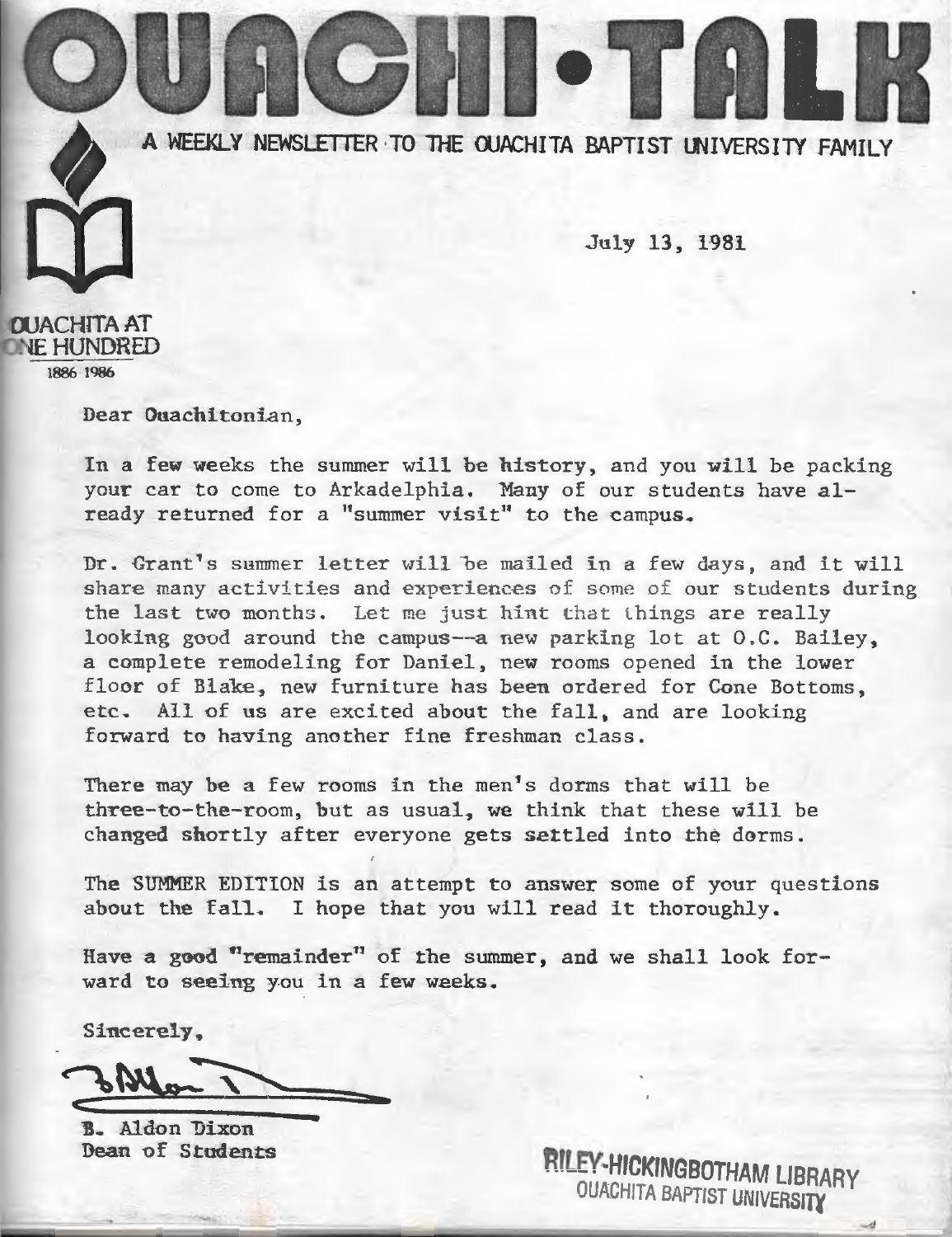### Chock-In

When you arrive on campus, go directly to the dorm where you will be living. Freshmen & new transfers should pick up their packet at Evans Student Center. If there are questions concerning the assignment, contact the Dean of Students' office.

You may check into the dorm as follows: Student Leaders & RA's- Wednesday morning, Aug. 19th All new students - Friday (between 8:00 a.m.  $\&$  1:00 p.m., Aug.21 All returning students - Sunday, Aug. 23 after noon through . Monday, Aug. 24. (If returning students need to see their counselors, they should be on campus on Monday.)

ALL STUDENTS MUST OFFICIALLY CHECK IN WITH THE HEAD RESIDENT OF HIS/HER DORM. · At that time you will receive your room key. Remember to bring \$5 (\$4 of which will go into the dormitory fund for activities there, and \$1 will go to the Senate for maintenance and/or replacement of the lobby TV's.) This \$5 does NOT pay for a room key.

When you check into the room, the RA will discuss the condition of the room, as stated on the check-in sheet. EACH STUDENT WILL BE HELD RESPONSIBLE FOR ANY DAMAGE THAT OCCURS IN THAT ROOM during the occupancy, so please make sure that it is a careful check!

No one is to change rooms without written permission from the Dean's office.

If you are entering the dormitory for the first time, you wiLl need to sign a HOUSING CONTRACT. Please read this document before signing it, for it is a binding contract.

## **MEALS**

The first meal for new students (using temporary meal ticket) will be lunch on Friday, Aug. 21. Returning students may eat in the cafeteria on Monday, August Z4. Meals prior to this will be on a cash basis only. Participants *in* tne SLW and RA workshop will have special meal tickets.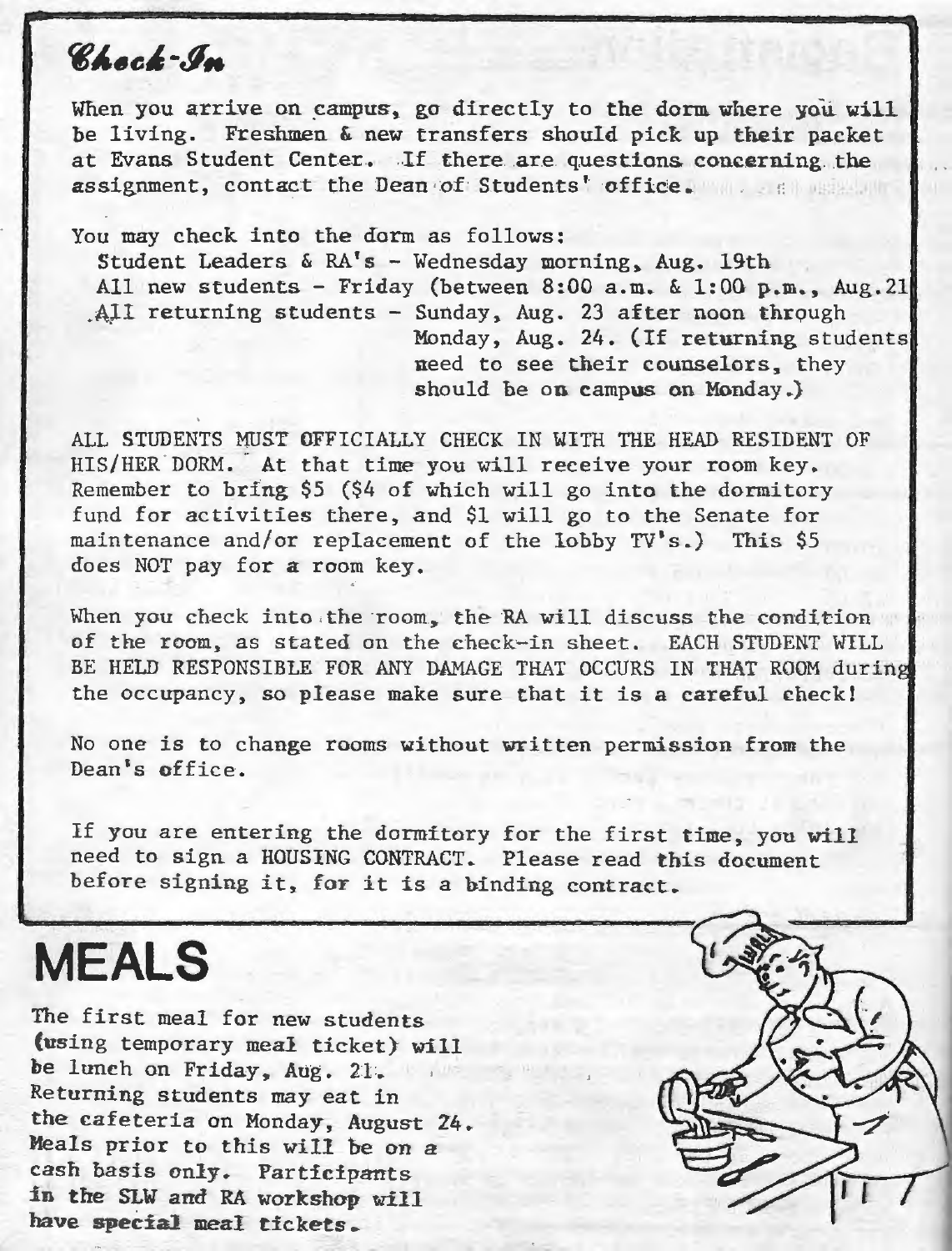# **Registration Schedule**

Tuesday, August 25.

| Staff & Workers |
|-----------------|
| $10484 - 11413$ |
| $11606 - 12391$ |
| $12486 - 12981$ |
| $13125 - 13481$ |
| $13552 - 13989$ |
|                 |

Wednesday, August 26

| 9:00  | $14174 - 14253$         |
|-------|-------------------------|
|       | (Also transfer students |
|       | with 59 hours or more)  |
| 10:00 | $14525 - 14674$         |
| 11:00 | 14675 & up              |
| 12:00 | Students who did not    |
|       | participate in Course   |
|       | Preference Survey       |
|       |                         |

Registration will close at  $12:30.$ 

Please note: Should registration proceed faster than expected, I.D. numbers for the next time period will be admitted earlier if the majority of the group scheduled for that period have registered.

## **NEWCOMER**

NEWCOMER-

The 1981 Newcomer will he mailed to all NEW students in ahout two weeks.

This booklet will give the entire schedule for orientation plw a checklist of items that wi $\mathbb{R}$ be needed for a. first time student.

Health International

Have you made arrangements for your HEALTH INSURANCE for 1981-8.27

 $\mathcal{GHOM}$ 

Private phones will be available downtown at the Southwestern Bell office at 405 S. 8th Street. You may place your application for phone service Monday thru Wednesday of the first week. prior to registration. A deposit may be required if you have never had service in your name or if you have not established acceptable credit with SWBTC. Installation will be much less if you pick up your phone at the PHONE CENTER, rather than having their service technician come to the campus to install it. Rates vary according to the type of phone.